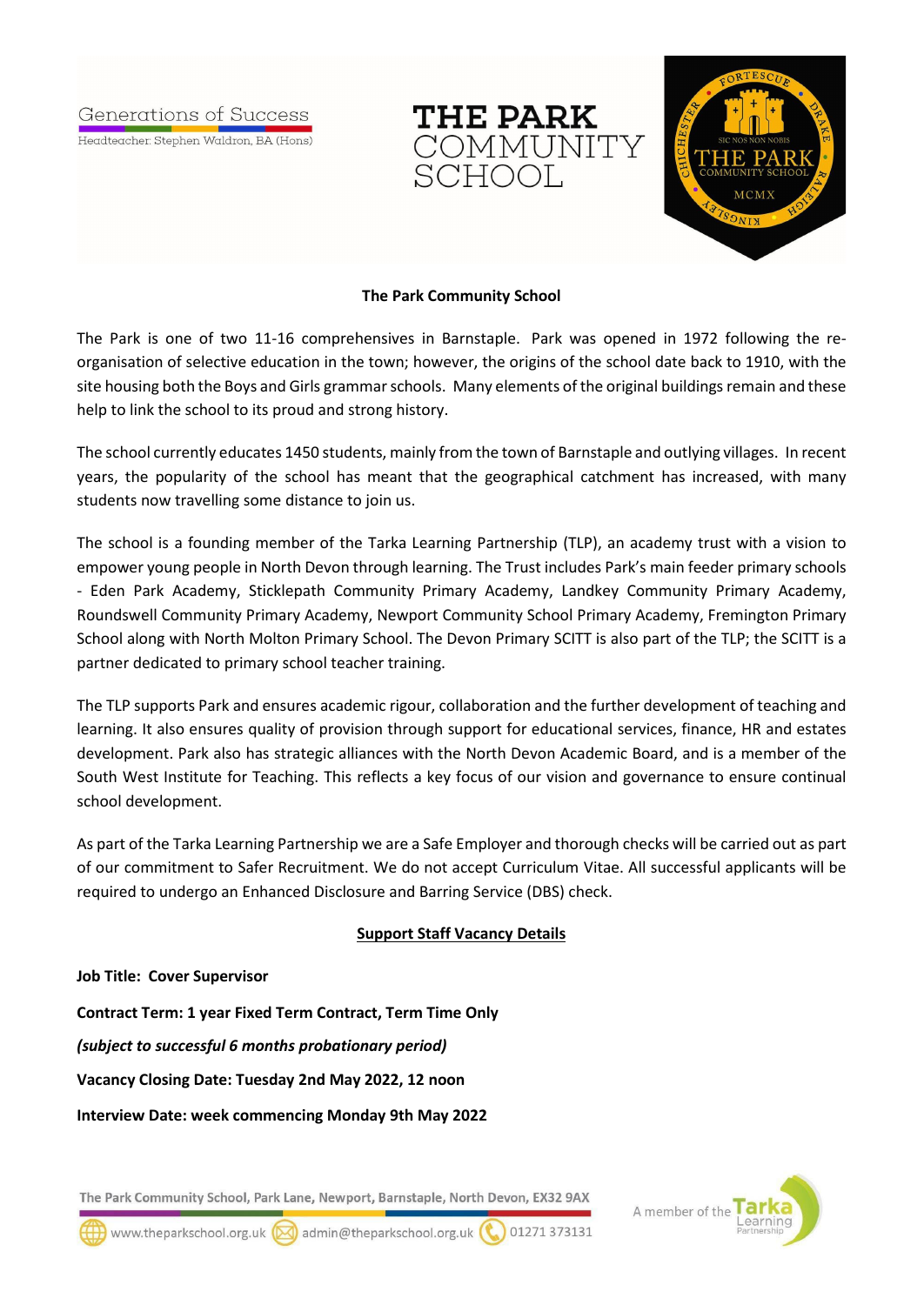## **How to Apply**

Please visit<http://www.theparkschool.org.uk/working-for-us> to download the relevant application form. If you would like to discuss any aspects of the vacancy in advance of applying please contact 01271 373131 or email [hr@theparkschool.org.uk.](mailto:hr@theparkschool.org.uk) Please note we do not accept Curriculum Vitae.

# **Job Description**

| <b>Job Title:</b>      | <b>Cover Supervisor</b>                                                                                                                              |
|------------------------|------------------------------------------------------------------------------------------------------------------------------------------------------|
| <b>Responsible to:</b> | <b>Cover Manager</b>                                                                                                                                 |
|                        | General Work Pattern: 8:30am to 3.45pm, 32.50 hours per week which is term-time only, 38.8 weeks per<br>year.                                        |
| <b>Annual Leave:</b>   | Annual leave must be taken in consultation with school management and must be<br>within school holidays.                                             |
| Grade:                 | NJC Grade D Scale points 7-12 £20,444 - £22,571 FTE, term time only. Pro-rated<br>starting salary £15,797, including holiday pay (pay award pending) |

## **Principal Accountabilities:**

- 1. To encourage effective learning through classroom cover for teachers and individual student support.
- 2. To work under the guidance of teaching staff and within an agreed system of supervision, to implement work programmes with individuals/groups in or out of the classroom including the supervision of whole classes during the short term absence of teachers.
- 3. To undertake lesson cover, supervising whole classes during the absence of teachers, including registration and prep periods. This will include:-
	- giving instructions for the lesson as provided by a teacher;
	- maintaining good order and keeping pupils on task;
	- responding to general questions and providing general feedback to teachers, recording and reporting as appropriate.
- 4. To undertake exam invigilation as required.
- 5. To undertake supervisory duties as required when not covering for an absent teacher, either with individuals or small groups.
- 6. To support designated pupils/colleagues/teams as required when not needed for cover duties.

The Cover Supervisors will be subject to the general supervision applicable to all staff and will act under the professional direction of teachers.

#### **Main Duties:**

#### **Key Function 1: General Duties**

- 1. Collect and study cover work for assigned lessons. Seek any clarification necessary from the teacher setting the work or Head of Department.
- 2. Arrive promptly to cover lessons.
- 3. Ensure orderly entry to the room and check that students are properly dressed and equipped to start the lesson.
- 4. Check attendance.
- 5. Give instructions on work left by the absent teacher or Head of Department to the class, both verbally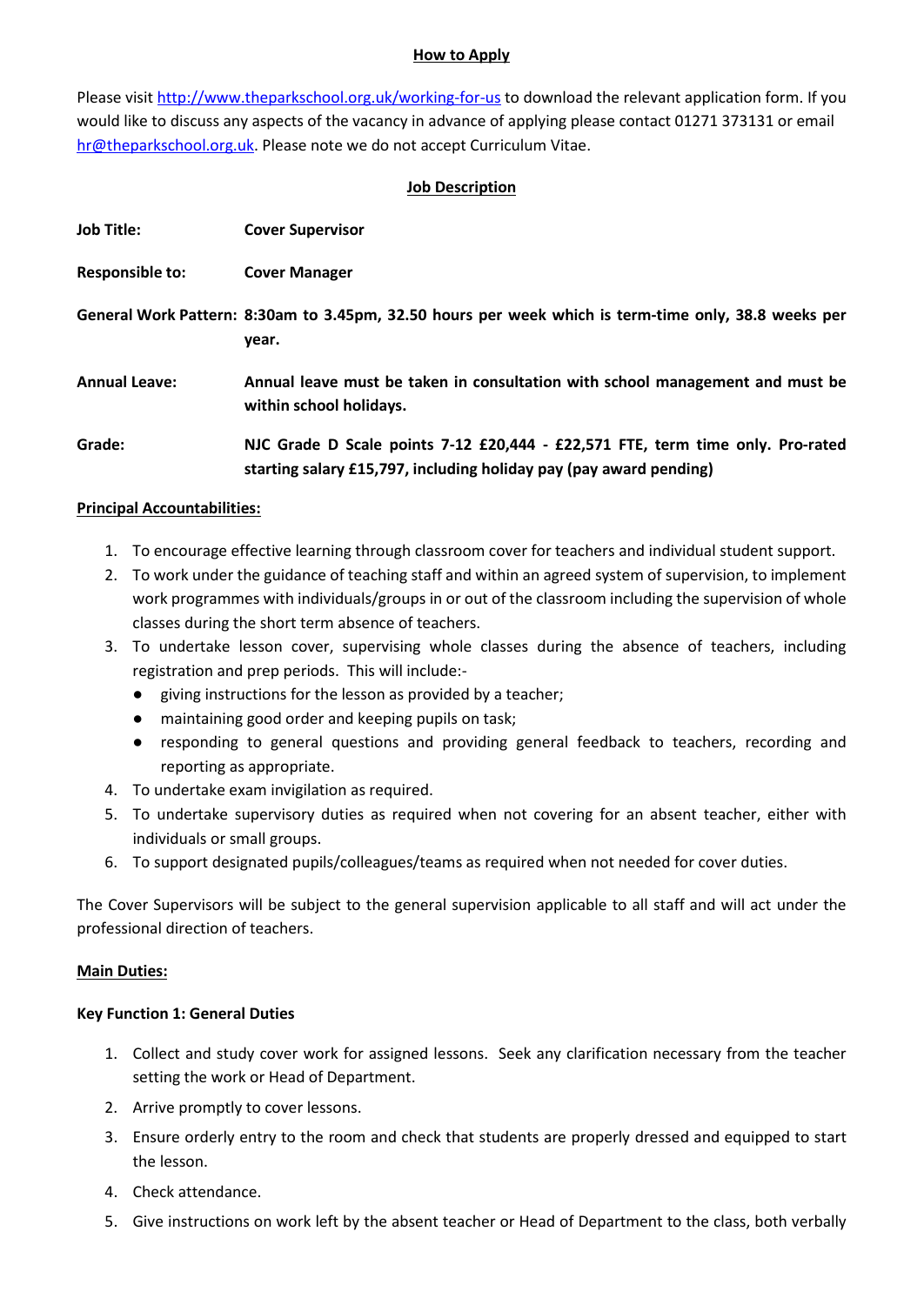and visually, and state the learning aims of the lesson.

- 6. Arrange the distribution of resources required.
- 7. Collect completed work after the lesson and return it to the appropriate teacher.
- 8. Ensure that the room is tidy and dismiss students in orderly fashion at the correct time.
- 9. For any reason you are not required to cover, carry out subsidiary tasks/roles agreed with the Cover Manager (e.g. support in lessons, small group work, team support, admin assistance).

### **Key Function 2: Support for Pupils**

- 10. Supervise pupils engaged in learning activities, assisting and encouraging them.
- 11. Establish productive working relationships, acting as a role model and setting high expectations of conduct and behaviour.
- 12. Promote the inclusion and acceptance of all pupils within the classroom.
- 13. Support pupils consistently whilst recognising and responding to their individual needs: show interest in their work and answer any queries where possible, using praise to help motivation.
- 14. Keep pupils on task and respond to general queries.
- 15. Provide feedback to pupils in relation to progress and achievement.
- 16. Set homework previously prepared by the teacher.
- 17. Undertake planned supervision of pupils' out of hours learning activities as required.
- 18. Supervise pupils on trips, visits and out of school activities as required.

## **Key Function 3: Support for the Teacher**

- 19. Provide objective and accurate feedback to the teacher on the conduct of the lesson.
- 20. Be responsible for keeping and updating records as agreed with the teacher, contributing to reviews of systems/records as requested.
- 21. Mark elements of class work and homework under the guidance of the class teacher.
- 22. Promote positive values, attitudes and good pupil behaviour, dealing promptly with conflict and incidents in line with established school policy and encourage pupils to take responsibility for their own behaviour: apply the school's behaviour management policy and report any difficulties to the class teacher/head of department.
- 23. Administer and mark routine tests and invigilate exams/tests.
- 24. Provide general clerical/administrative support.

#### **Key Function 4: Support for the Curriculum**

- 25. To develop curricular knowledge as appropriate.
- 26. Support the use of ICT where appropriate.
- 27. Make appropriate use of equipment and resources.

#### **Key Function 5: Support for the School**

- 28. Contribute to the overall ethos/work/aims of the school.
- 29. Establish constructive relationships and communicate with other agencies/professionals, in liaison with the teacher, to support achievement and progress of the pupils.
- 30. Be aware of and comply with policies and procedures relating to child protection, equal opportunities, health, safety and security, confidentiality and data protection, reporting all concerns to an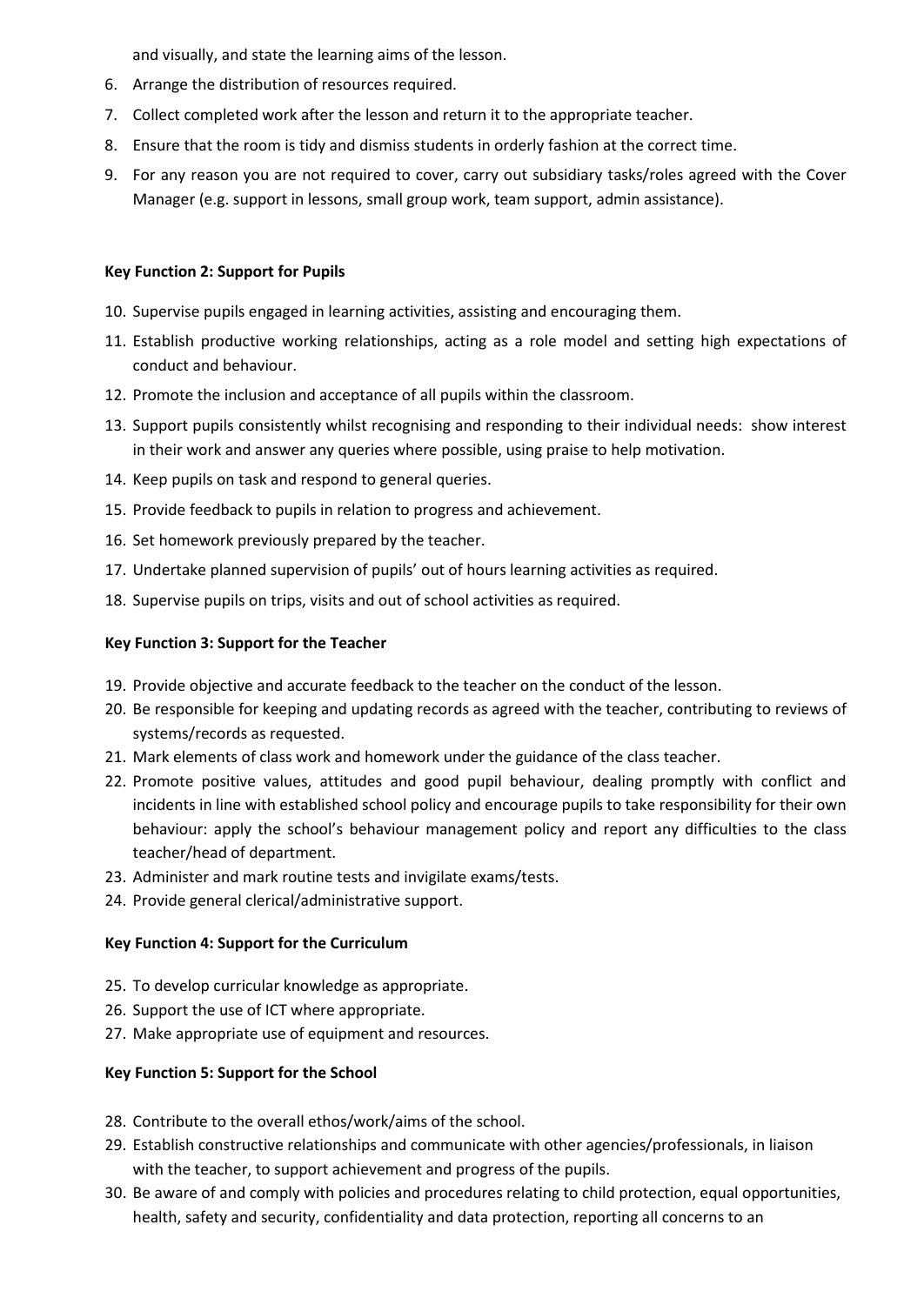appropriate person.

- 31. Be aware of and support differences and ensure all pupils have equal access to opportunities to learn and develop.
- 32. Participate in training and other learning activities as required.
- 33. Attend and participate in regular meetings.
- 34. Respect confidentiality at all times.
- 35. Ensure that your line manager is made aware and kept fully informed of any concerns which may arise.
- 36. All staff in school are expected to accept reasonable flexibility in working arrangements and the allocation of duties to reflect changing roles and responsibilities. Any change will take account of salary/status/hours and will be subject to discussion.

# **Person Specification**

Shortlisting will be based on these below requirements being evidenced where possible in your application form. Candidates who are successfully shortlisted, will be invited to an interview to explore their suitability for the job. In addition to the interview you may be required to perform a Task and, or undergo an Observation of skills in practice. If applicable, this is indicated in the Assessment Method column below as follows:

*A = Application*

*I = Interview*

| Category                                            | Requirement                                                                                                                                                             | Essential/<br>Desirable | <b>Attribute</b><br>Assessment* |
|-----------------------------------------------------|-------------------------------------------------------------------------------------------------------------------------------------------------------------------------|-------------------------|---------------------------------|
| Qualifications,<br>Education and<br><b>Training</b> | Minimum of GCSE English and Maths at Grade C (or<br>equivalent)                                                                                                         | E                       | A                               |
| Professional<br>Knowledge and<br>skill              | A sound standard of education particularly in English and<br>Mathematics.                                                                                               | E                       | A/I                             |
|                                                     | Knowledge of the legal and organisational requirements for<br>maintaining the health, safety and security of yourself and<br>others in the learning environment.        | D                       | A/I                             |
|                                                     | Knowledge of strategies to recognise and reward efforts and<br>achievements towards self-reliance that is appropriate to the<br>age and development stage of the pupils | D                       | A/I                             |
|                                                     | Understanding of work within and apply all school policies,<br>e.g. Behaviour Management, Child Protection, Health and<br>Safety, Equal Opportunities etc.              | D                       | A/I                             |
| Experience                                          | Experience of working in education settings.                                                                                                                            | D                       | A                               |
|                                                     | Experience of supporting children in a classroom environment.<br>Experience/working knowledge of using Information                                                      | D                       | A/I                             |
|                                                     | Technology to support pupils in the classroom.                                                                                                                          | D                       | A/I                             |
| Professional<br>Skills/Attributes                   | Ability to prioritise and organise own workload in order to<br>meet the diverse needs of the working day.                                                               | E                       | A/I                             |
|                                                     | Ability to relate well to children and adults.<br>Ability to follow instructions accurately.                                                                            | E<br>E                  |                                 |
|                                                     |                                                                                                                                                                         |                         |                                 |